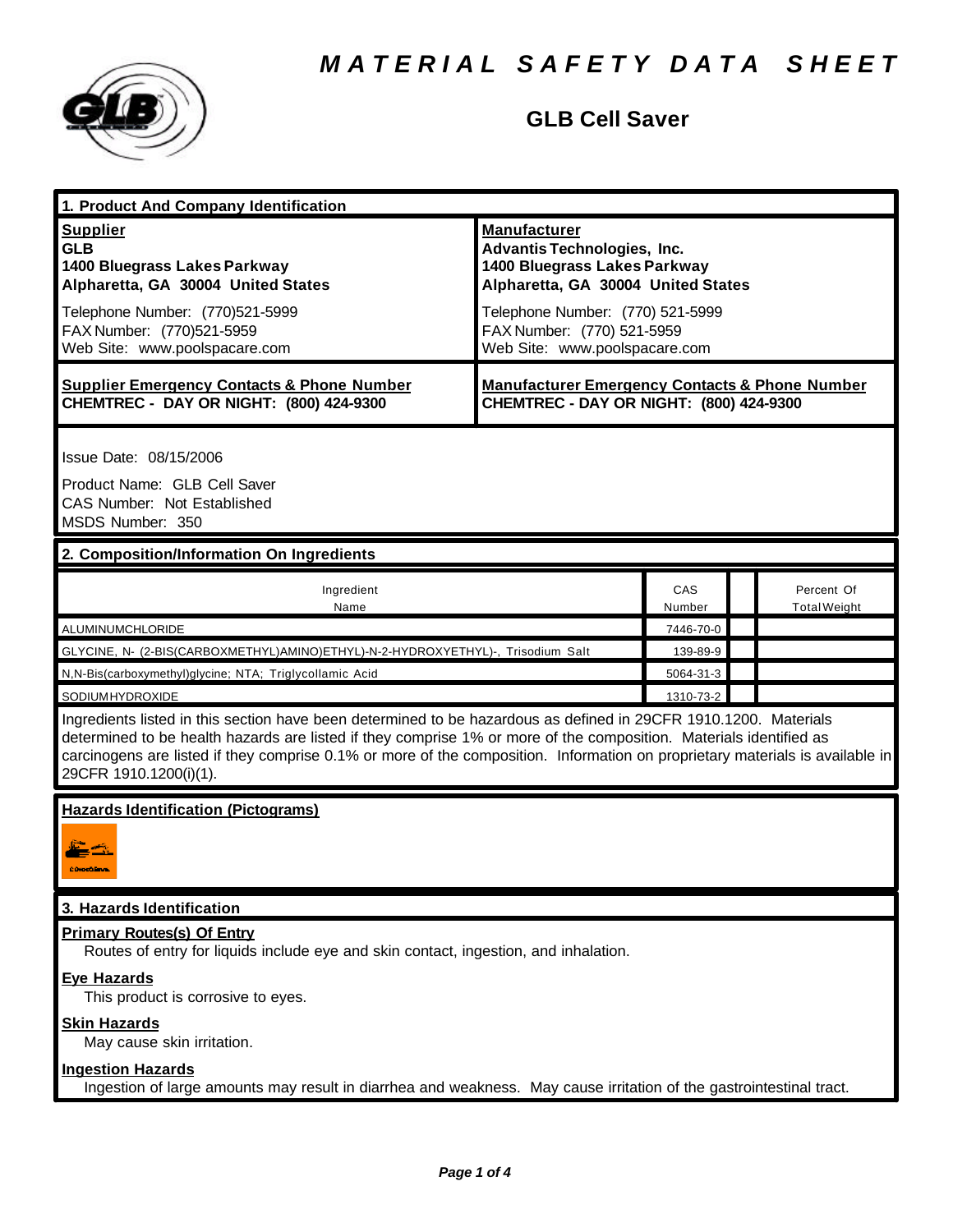# *M A T E R I A L S A F E T Y D A T A S H E E T*

## **GLB Cell Saver**

### **3. Hazards Identification - Continued**

### **Inhalation Hazards**

May cause respiratory tract irritation.

### **Chronic/Carcinogenicity Effects**

This product may contain small quantities of nitrilotriacetic acid, which was found to be carcinogenic to rats and mice in a National Cancer Institute (NCI) feeding study, including tumors of the urinary tract and kidneys. NTA was also a carcingenic to rats when administered in drinking water. It is also included in the NTP Annual Report on Carcinogens. IARC has classified NTA and its salts in Group 2B.

### **First Aid (Pictograms)**



### **4. First Aid Measures**

### **Eye**

In case of contact, hold eyelids apart and immediately flush eyes with plenty of water for at least 15 minutes. Get medical attention immediately if irritation develops and persists.

### **Skin**

Wash affected areas with soap and water. Remove contaminated clothing and shoes. Get medical attention immediately if irritation (redness, rash, blistering) develops and persists.

### **Ingestion**

Call a physician or a poison control center immediately. If swallowed, induce vomiting immediately. Never give anything by mouth to an unconscious victim.

### **Inhalation**

If inhaled, remove to fresh air. Call a physician or a poison control center immediately.

### **Note To Physician**

Aluminum soluble salts may cause gastroenteritis if ingested. Treatment includes the use of demulcents.

### **Fire Fighting (Pictograms)**



### **5. Fire Fighting Measures**

Flash Point: ND °F

### **Fire And Explosion Hazards**

May produce hazardous fumes or hazardous decomposition products.

### **Extinguishing Media**

Dry chemical, foam, carbon dioxide, or water.

### **Fire Fighting Instructions**

Firefighters should wear self-contained breathing apparatus and full protective gear.

### **6. Accidental Release Measures**

Clean up spill immediately. Contain and/or absorb spill with inert material (e.g. sand, vermiculite). Use appropriate containers to avoid environmental contamination. Avoid release to the environment.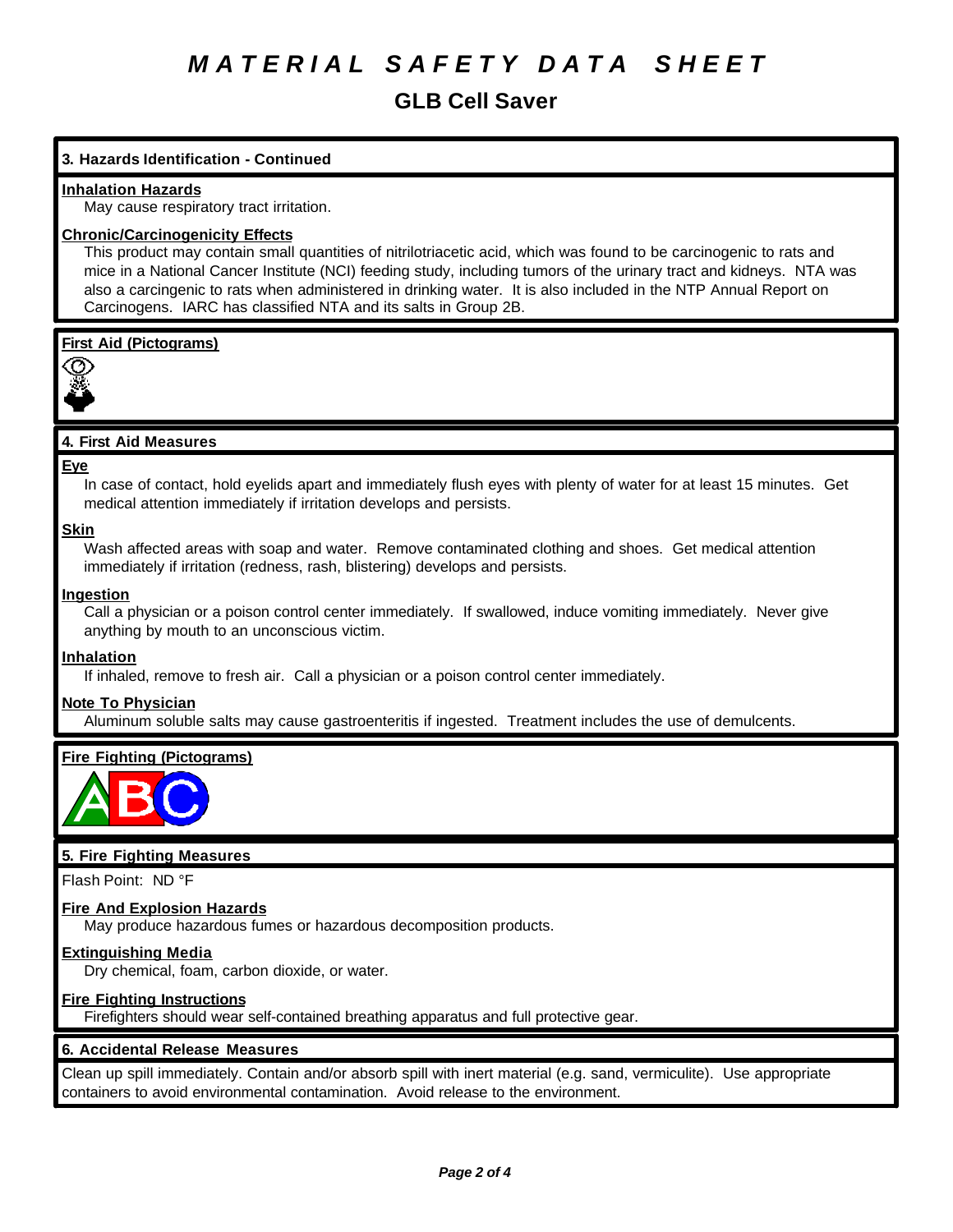# *M A T E R I A L S A F E T Y D A T A S H E E T*

## **GLB Cell Saver**

### **7. Handling And Storage**

### **Handling And Storage Precautions**

Keep out of reach of children. Store material in a cool and dry place. Keep containers tightly closed. Do not store or ship in containers of brass, zinc, or aluminum. This product is corrosive to same.

### **Work/Hygienic Practices**

Use safe chemical handling procedures suitable for the hazards presented by this material.

### **Protective Clothing (Pictograms)**



### **8. Exposure Controls/Personal Protection**

### **Engineering Controls**

Local exhaust acceptable. Special exhaust not required

### **Eye/Face Protection**

Chemical splash goggles.

### **Skin Protection**

Chemical-resistant gloves.

### **Respiratory Protection**

If vapors or mists are generated use NIOSH/MSHA approved organic dust and mist respirator.

### **9. Physical And Chemical Properties**

### **Appearance**

Amber Liquid

### **Odor**

None

Chemical Type: Mixture Physical State: Liquid Specific Gravity: 1.24-1.26 Molecular Weight: Not Determined Percent VOCs: Not Determined pH Factor: 8.5-9.0 Solubility: Soluble in Water

### **10. Stability And Reactivity**

Stability: Stable Hazardous Polymerization: Does not occur

### **Incompatible Materials**

Oxidizing materials, aluminum

### **Hazardous Decomposition Products**

Thermal decomposition may release toxic and/or hazardous gases such as Cl2 and HCl.

### **11. Toxicological Information**

### **Acute Studies**

No information available.